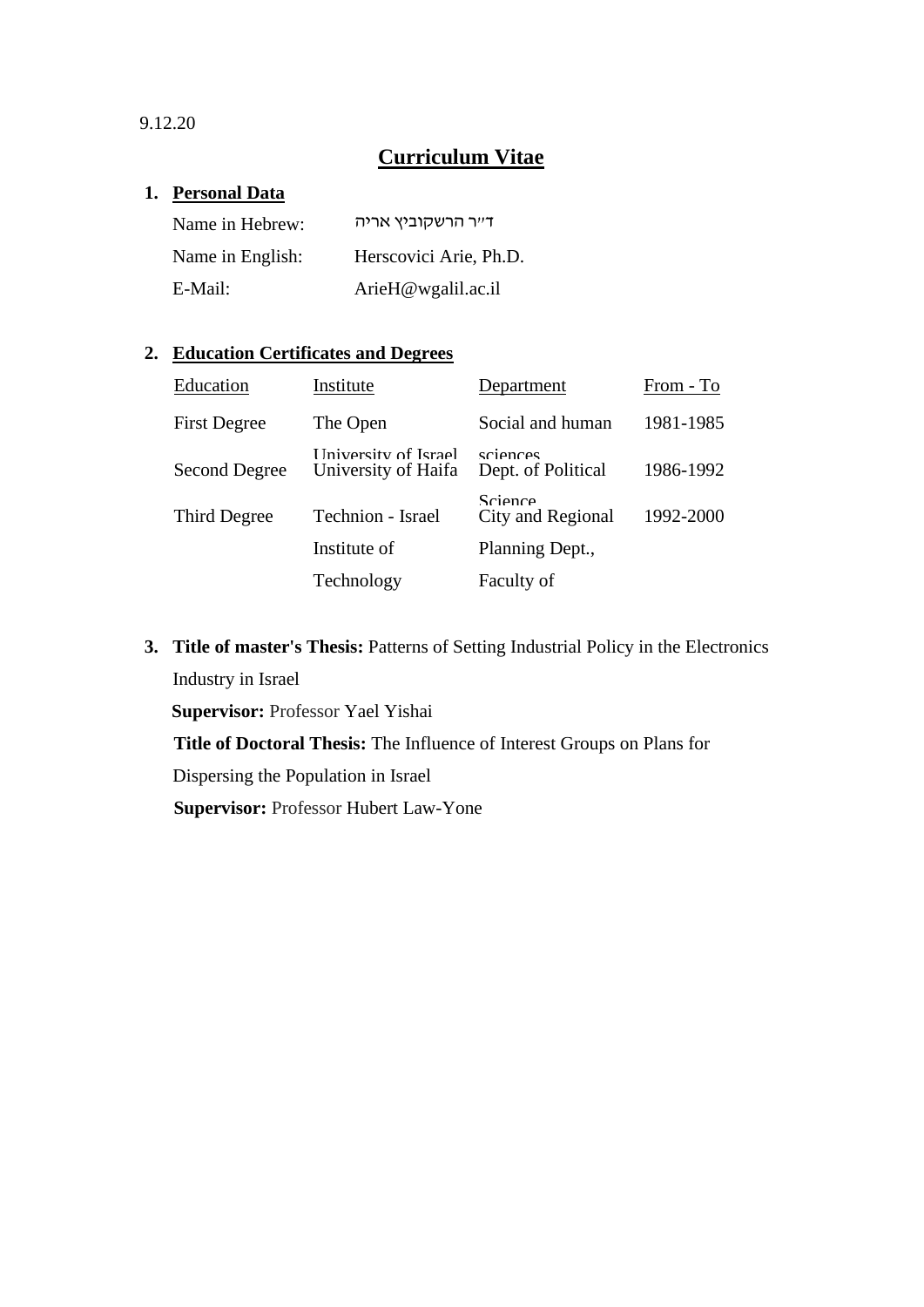### **4. Academic Ranks and Tenure in Institutions of Higher Education**

| Rank                                                  | % Position | From - To    |
|-------------------------------------------------------|------------|--------------|
| Senior Teacher, Western                               | 100%       | Since $2015$ |
| Galilee College<br>Senior lecturer, Oranim            | 33%        | Since 2010   |
| Academic College<br>Lecturer, Western Galilee         | 100%       | Since 2008   |
| College<br>Lecturer, Oranim Academic                  | 33%        | Since 1999   |
| College<br>Lecturer, Max Stern Academic               | 100%       | 1999-2008    |
| College of Emek Yezreel<br>Teaching Associate,        | 33%        | Since 2005   |
| University of Haifa<br>Adjunct instructor, Technion - | 50\%       | 1992-1999    |
| Israel Institute of Technology                        |            |              |

### **5. Supervising Graduate and Post-Graduate Students**

Names of M.A. Students (supervised by the lecturer)

| Name of Student    | Year of Completion | Topic work                            |
|--------------------|--------------------|---------------------------------------|
| F. Said            | 2015               | Schoolmasters views of e-learning     |
| I. Lasri           | 2014               | Role perception in the organization   |
| Naama Herling      | 2013               | The Effectivity of Multi-Disciplinary |
|                    |                    | Teams as Means for Preventing         |
|                    |                    | Violence                              |
| Meirav A. Goldberg | 2013               | Adopting managerial methods of        |
|                    |                    | High Tech. companies to school        |
|                    |                    | management                            |
| Lior Lechner       | 2012               | From traditional teaching to E-       |
|                    |                    | Learning: A case study                |
| Zeidan Hassan      | 2012               | The changes in teacher's skills that  |
|                    |                    | enable E-learning                     |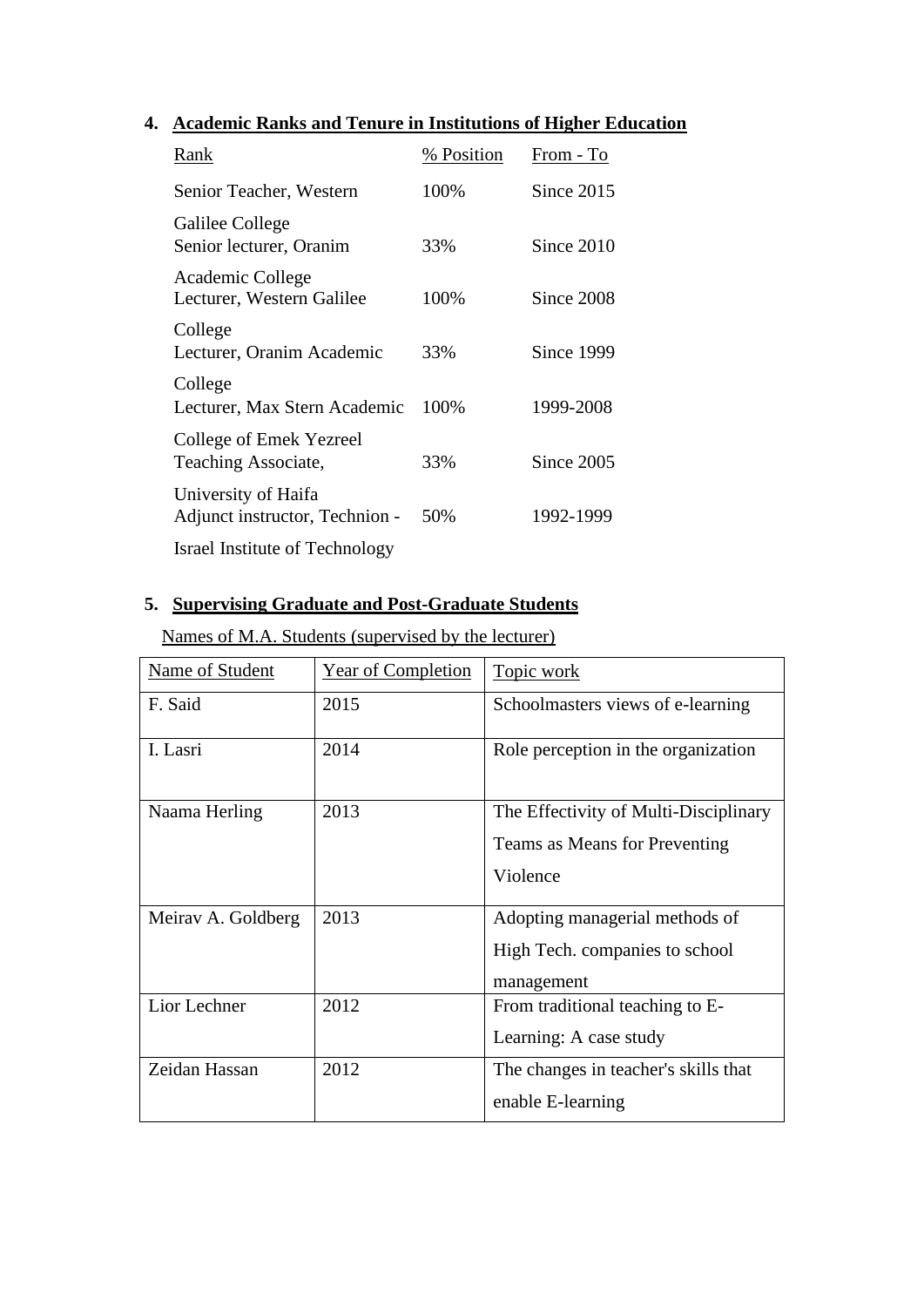### **6. Research Grants**

| From-To | <b>Funding</b> | Title of Research        | Amount     | Names of                 |
|---------|----------------|--------------------------|------------|--------------------------|
|         | Agency         |                          |            | <b>Research Partners</b> |
| 2019    | Spencer        | Active civic             | \$520,000  | Dr. Osnat Akirav         |
|         | Foundation     | education and civic      |            |                          |
|         | (submitted)    | engagement               |            |                          |
| 2012    | Oranim         | <b>School Readiness</b>  | 10,000     |                          |
|         | Academic       | for Lean                 | <b>NIS</b> |                          |
|         | College        | Management               |            |                          |
| 2009    | Mofet Inst     | Interdisciplinary        | 22,000     | Dr. Nir Resisi           |
|         |                | Program for              | <b>NIS</b> |                          |
|         |                | <b>Teachers</b>          |            |                          |
| 2008    | The Inst. for  | The Places of the        | 30,000     | Prof.Shlomo Hasson       |
|         | Society and    | Poor                     | <b>NIS</b> |                          |
|         | Technology,    |                          |            |                          |
|         | Tel Aviv       |                          |            |                          |
|         | University     |                          |            |                          |
| 2003    | The Abraham    | Coexistence Policy       | 15,000     | Dr. Rassem Khamaisi      |
|         | Fund           | Planning, Among          | <b>NIS</b> |                          |
|         | Initiatives    | <b>Municipal Leaders</b> |            |                          |
|         |                | and Public               |            |                          |
|         |                | Officials, In the        |            |                          |
|         |                | north of Israel          |            |                          |

## **7. Organization of Scientific Conferences**

| 2001 | <i>The "Moshavim" in an Era of Change, Dept. of Political Science,</i> |
|------|------------------------------------------------------------------------|
|      | Max Stern Academic College of Emek Yezreel                             |
| 2000 | <i>Regional Development in the Yezreel Valley, Dept. of Political</i>  |
|      | Science, Max Stern Academic College of Emek Yezreel                    |
| 1996 | <i>Project 2020 – Policy Implications, The Jewish Agency,</i>          |
|      | Development and Settlement Dept                                        |
|      |                                                                        |

# 1991 *Regime Changes in Eastern Europe*, The Open University of Israel

# **8. Positions Held**

| From-To   | Institute       | Position                 | % Position |
|-----------|-----------------|--------------------------|------------|
| 2009-2015 | Western Galilee | Head, Public             | 100%       |
|           | College         | Administration           |            |
|           |                 | Division, Dept. of       |            |
|           |                 | <b>Political Science</b> |            |
| 2002-2008 | Max Stern       | Head, Local              | 100%       |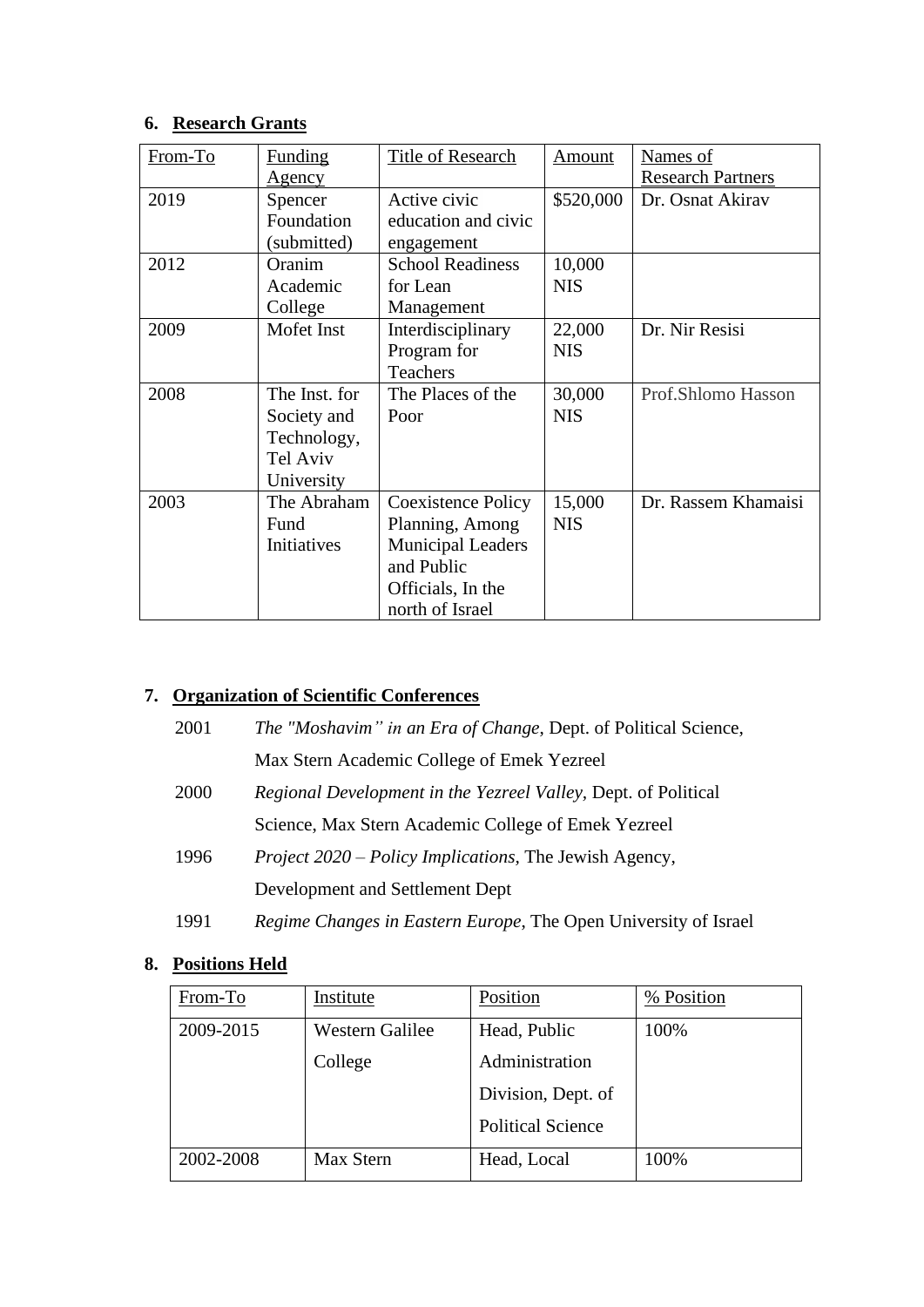| From-To   | Institute              | Position             | % Position |
|-----------|------------------------|----------------------|------------|
|           | Academic College       | Government           |            |
|           | of Emek Yezreel        | Studies Program,     |            |
|           |                        | Dept. of Political   |            |
|           |                        | Science              |            |
| 1995-1998 | The Jewish             | <b>Chief Planner</b> | 100%       |
|           | Agency,                |                      |            |
|           | Development and        |                      |            |
|           | <b>Settlement Dept</b> |                      |            |
| 1988-1992 | The Open               | Teaching             | 100%       |
|           | University of Israel   | Coordinator          |            |
| 1983-1985 | <b>IDF</b>             | Commander of A       | 100%       |
|           |                        | Training             |            |
|           |                        | Department           |            |

### **Additional Professional Experience (Public Positions)**

Since 2009, Senior Research Associate, Center for Urban and Regional Studies, Technion.

2009-2010, Research Associate, Tel-Aviv University - Institute for Technology and Society.

2009-2010, Member of the UNESCO Committee for Arab Heritage Sites in Israel. 2008-2009 Strategic Advisor, The Ministry of Housing, Urban Renewal Department.

### **9. Scientific Areas of Specialization**

Planning and decision-making theory. Public Management Smart City-Region Senior citizens and the information society

### **10. Academic Profile**

The focus of my research, teaching and practice until several years ago, was the spatial planning policy in Israel and its social and political implications. More recent work reflects my growing interest in the influence of globalization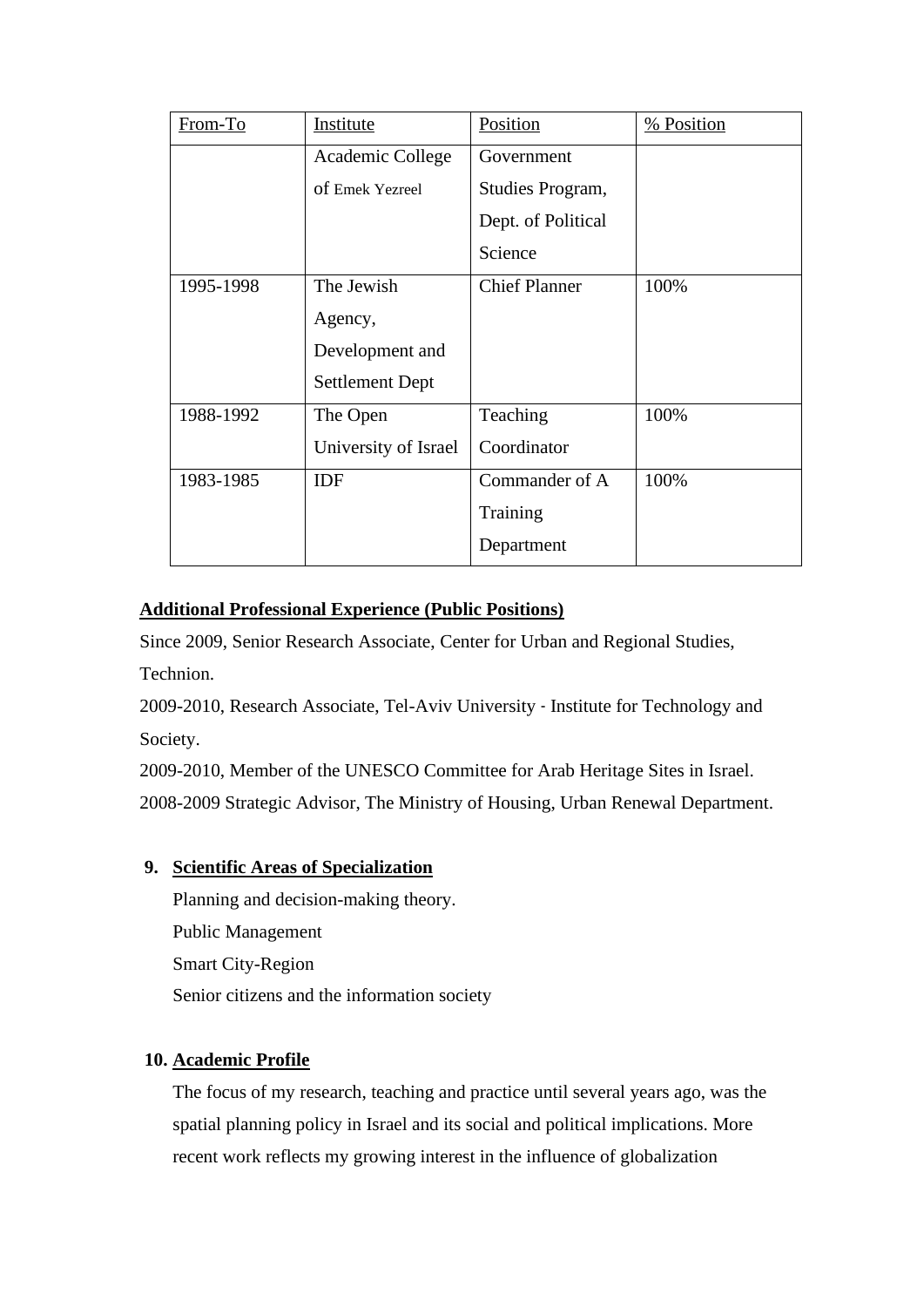processes on local issues. During the last year I became interested in the difficult relations between the elderly and the information technology and society.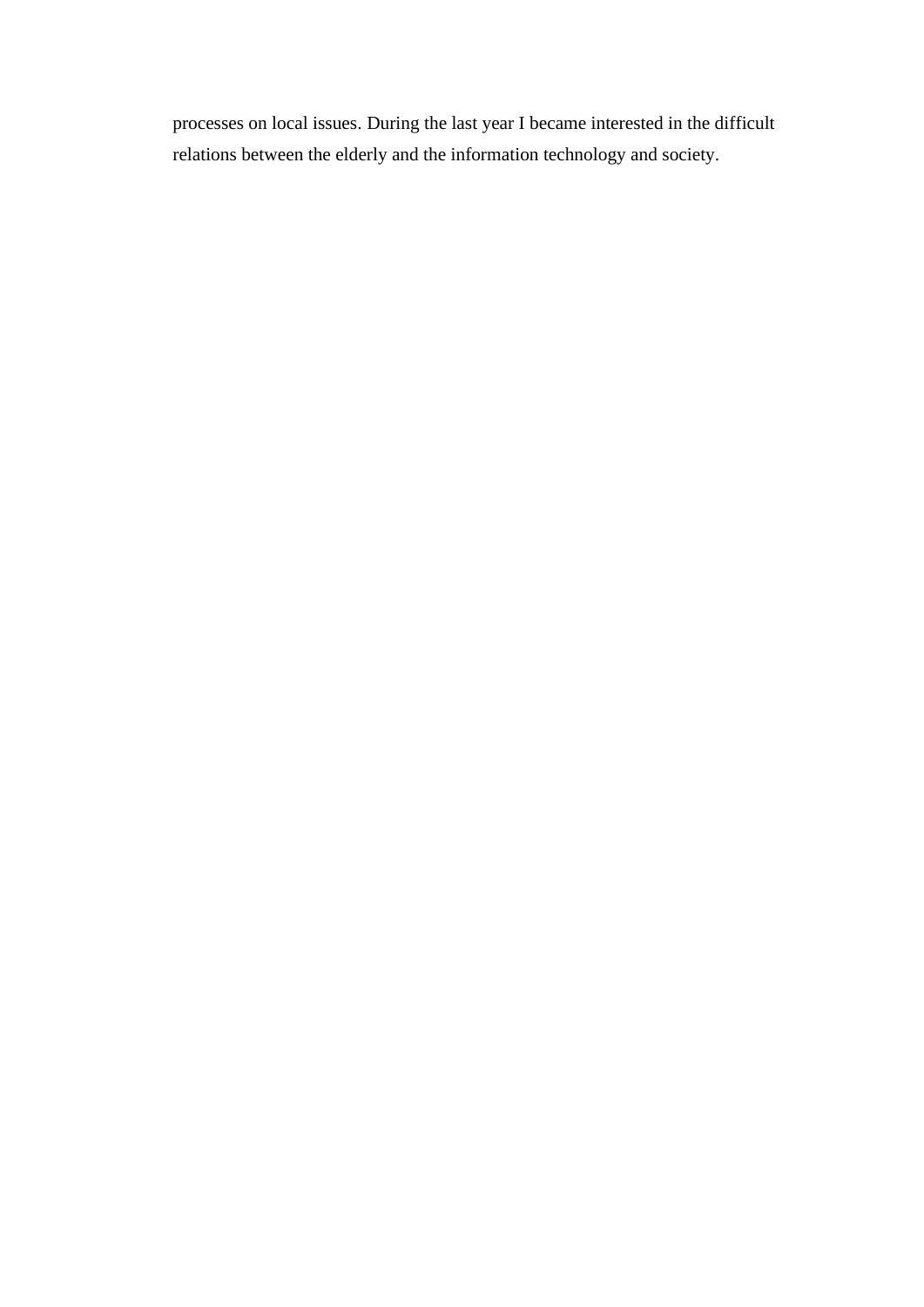### **Publications**

#### Herscovici Arie, Ph.D.

#### **Books**

Hershcovich, A. (2009). *National Spatial Planning in Israel: Politics and Land,* Haifa: Technion, Center for Urban and Regional Studies. (Hebrew).

#### **Book Chapters**

Hershcovich, A. (2004). Urban Policy in the Global Era. In: Levy-Faur, D., & Vigoda-Gadot, E. (Eds.), *International Public Policy and Management, Policy Learning Beyond Regional, Cultural, and Political Boundaries*. New York: Marcel Dekker. pp 249-266.

#### **Encyclopedia Entries**

Hershcovich, A. (2007). Israel: Spatial Policy, In: Rabin, J. (Ed.), *Encyclopedia of Public Administration and Public Policy*, Taylor & Francis. pp 1049-1053.

#### **Textbooks and Booklets**

Carmon N., Shifrin E., & Hershcovich A. (1994). *Project Renewal in Israel 1979- 1994 - An Annotated Bibliography*, Haifa: Technion - Israel Institute of Technology, Samuel Neaman Institute (Hebrew).

Simchoni, A., Hershcovich, A. (Eds.). (1988). *Introduction to Political Thought – An Anthology of Readings*, Haifa: University of Haifa, Dept. of Political Science. **Refereed Articles**

#### **Articles in periodicals**

Herscovici, A., (2019). Lean Thinking as a Set of Guidelines for Smart Cities. *The International Journal of the Constructed Environment* 10 (1): 11-18.

doi.org/10.1080/09540962.2018.1450924

Herscovici, A., (2018). [New development: Lean Thinking in smart cities.](https://www.tandfonline.com/doi/full/10.1080/09540962.2018.1450924) [Public](https://www.tandfonline.com/toc/rpmm20/current)  [Money & Management,](https://www.tandfonline.com/toc/rpmm20/current) [Volume 38, 2018 -](https://www.tandfonline.com/toc/rpmm20/38/4) Issue 4

doi.org/10.1080/09540962.2018.1450924

Hershcovich, A. (2010). Ideological Shifts and Doctrine Change in National-Level Planning in Israel. *Town Planning Review*, *81(3),* centenary issue, 261-281.

<https://doi.org/10.3828/tpr.2010.3>

Hershcovich, A. (2006). From the Sharon Plan to TAMA/35 - The Ideology of Three Israeli National Plans. *Horizons in Geography, 67*, 31-40 (Hebrew).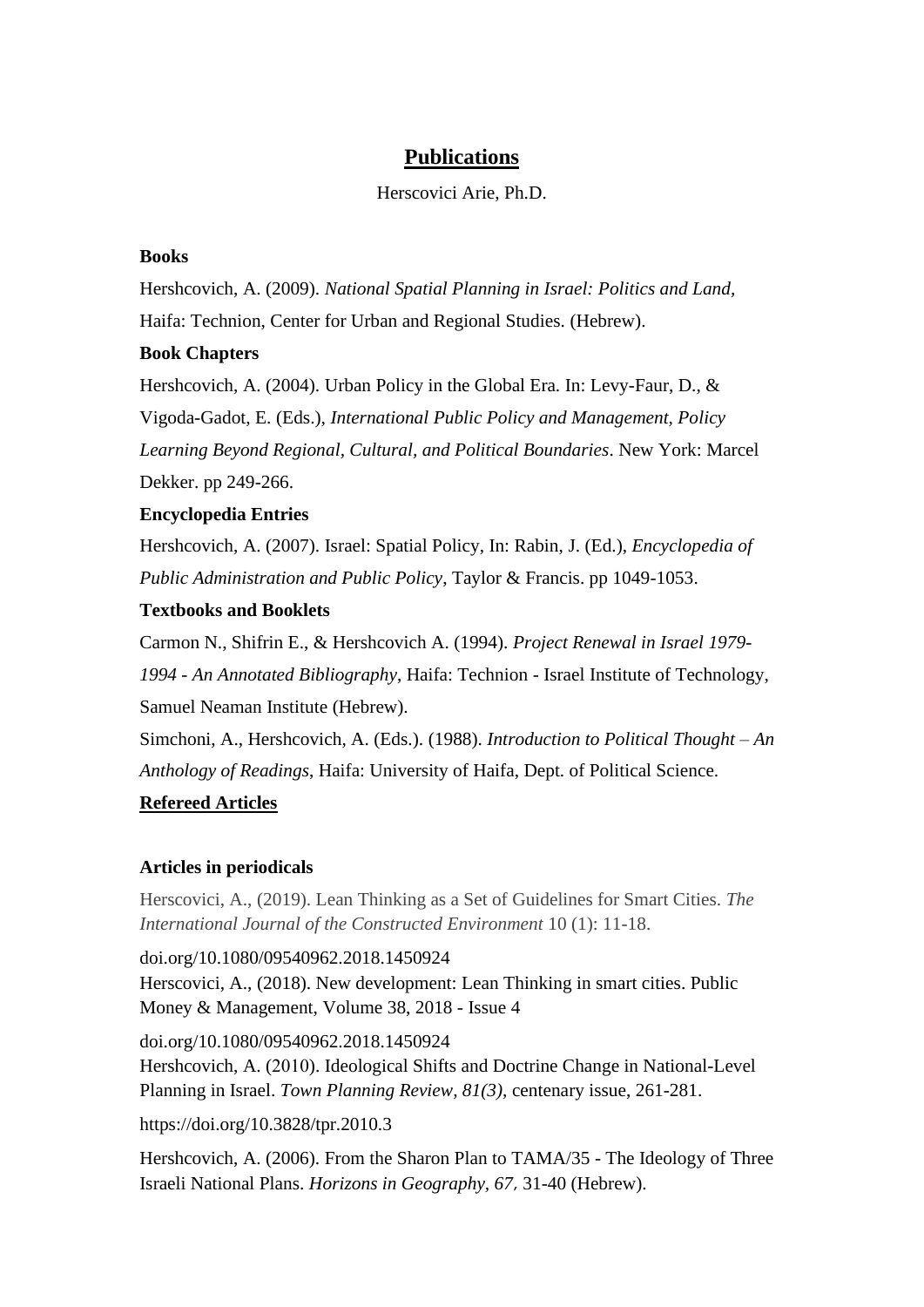#### **Submitted Articles**

Herscovici, A., The Smart City as a Lean Startup. *Journal of Urban Planning and Development.*

### **Articles in preparation**

Manor, S., A. Herscovici, For Us, Alibaba Is Just A Story – Seniors Speaking About Digital Society and Information Technology.

Herscovici, A., S. Manor, Life in The Digital Periphery – Seniors In Rural Areas Speaking About Information Technology.

### **Presentations at Professional Conferences**

*Lean Thinking as A Set of Guidelines for Smart Cities. 3rd 'SmartBlueCity' Euro-Mediterranean Conference and Exhibition,* Larnaca, October 5-6, 2018

*The Dissipation of Managerial Concepts from The Business to The Public Sector – The Case Of Lean And Self-Managed Schools In Israel.* ICERI2014 (7th International Conference of Education, Research and Innovation), 17th-19th of November 2014 Seville (Spain)

*The Place of the Unemployables*. The Annual Conference of the Israeli Geographical Association*,* Jerusalem: The Hebrew University, 5.12.2010.

*Multi-Ethnic Cities in Israel: The Case of Zefad*. The Galilee Conference*,* Oranim Academic College, 25.2.2010.

*Multi-Disciplinary Policy Analysis*. Between Discipline and Reality: About Multi-Disciplinarily*,* Oranim Academic College, 22.4.2009.

*Interest Groups in Spatial Planning in Israel - The Case of the Arab Center for Alternative Planning*. Annual Conference of the Israeli Planners Association**,** Haifa: Technion. 8.3.2007.

*The Arab Center for Alternative Planning - National Ideology and Civic Agenda*. Annual Conference of the Israeli Political Science Association, Acre: Western Galilee Academic College 31.5.2007.

*Changes of Paradigm in Spatial Planning in Israel*. Annual Conference of the Israeli Political Science Association, Acre**,** 31.5.2007.

*From the Sharon Plan to TAMA 35: From Zionism to Post-Zionism?* Annual Conference of The Israeli Political Science Association, Tel Aviv, June 2002.

*The Ideology of Population Dispersal Plans in Israel*. 50 Years of Planning Thought in Israel: Theory and Practice**,** Haifa: Technion, 20-21 December 1998.